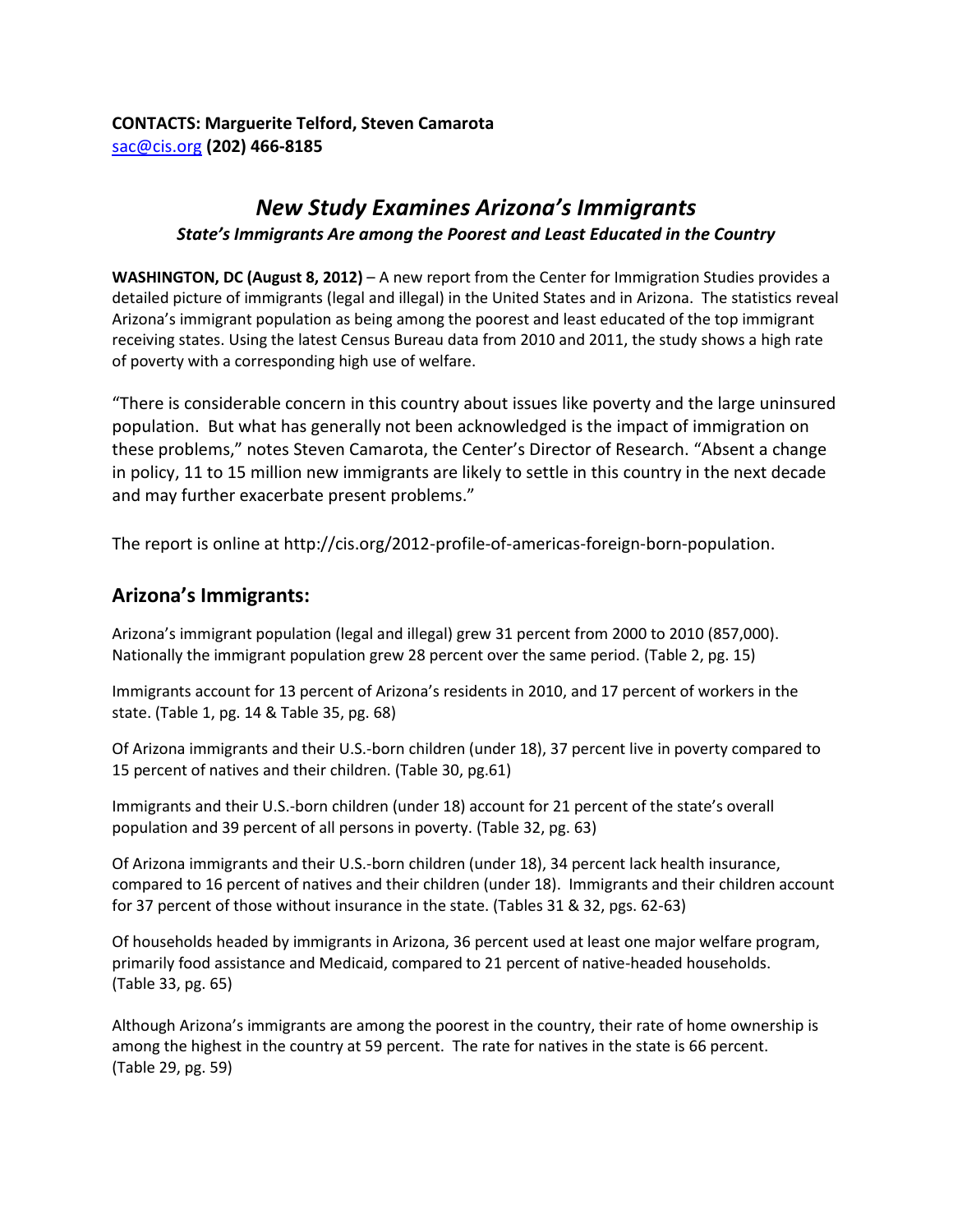The lower socio-economic status of Arizona's immigrants is not because most are recent arrivals. Their average length of residence in the United States is 20 years. (Table 1, pg. 14)

One of the primary reasons so many immigrants in the state are poor is a large share arrive in the U.S. as adults with relatively low levels of education.

Of adult immigrants (25 to 65) in the state 35 percent have not completed high school, compared to 7 percent of natives. (Table 34, pg. 66)

The share of immigrants in the state with at least a bachelor's degree is 21 percent, compared to 33 percent for natives. (Table 34, pg. 66)

In 2010, 26 percent of students in Arizona public schools were from immigrant households. Overall, one third of public school students in the state speak a language other than English at home. (Tables A.3 & A.4, pgs. 87-88)

## **Illegal Immigrants in Arizona:**

Our best estimate is that about half of the immigrants in Arizona are in the country illegally. Illegal immigrants and their U.S.-born children (under 18) account for 10 percent of the state's overall population, 22 percent of those in poverty, 29 percent of the uninsured and 17 percent of the school age population, 5 to 17 years of age. (Tables 36, 37, 38 and 40, pgs. 70-74).

## **National Figures:**

The number of immigrants (legal & illegal) in the country hit a new record of 40 million in 2010, a 28 percent increase over the total in 2000. (Table 2, pg. 15)

Immigrants (legal and illegal) account for 16 percent of all workers in the country. (Table 35, pg. 68)

In 2010, 23 percent of immigrants and their U.S.-born children (under 18) lived in poverty, compared to 13.5 percent of natives and their children. (Table 10, pg. 27)

Immigrants and their children accounted for one-fourth of all persons in poverty in the United States. (pg. 26)

Immigrants make significant progress the longer they live in the country. However, even immigrants who have lived in the United States for 20 years have not come close to closing the gap with natives. (Figure 5, pg. 46 & pgs. 42-49).

\*The poverty rate of adult immigrants who have lived in the United States for 20 years is 50 percent higher than that of adult natives. (Figure 5, pg. 46).

\*The share of households headed by an immigrant who has lived in the United States for 20 years using one or more welfare programs is nearly twice that of native-headed households. (Figure 5, pg. 46).

\*The share of households headed by an immigrant who has lived in the United States for 20 years that are owner occupied is 22 percent lower than that of native households. (Figure 5, pg. 46).